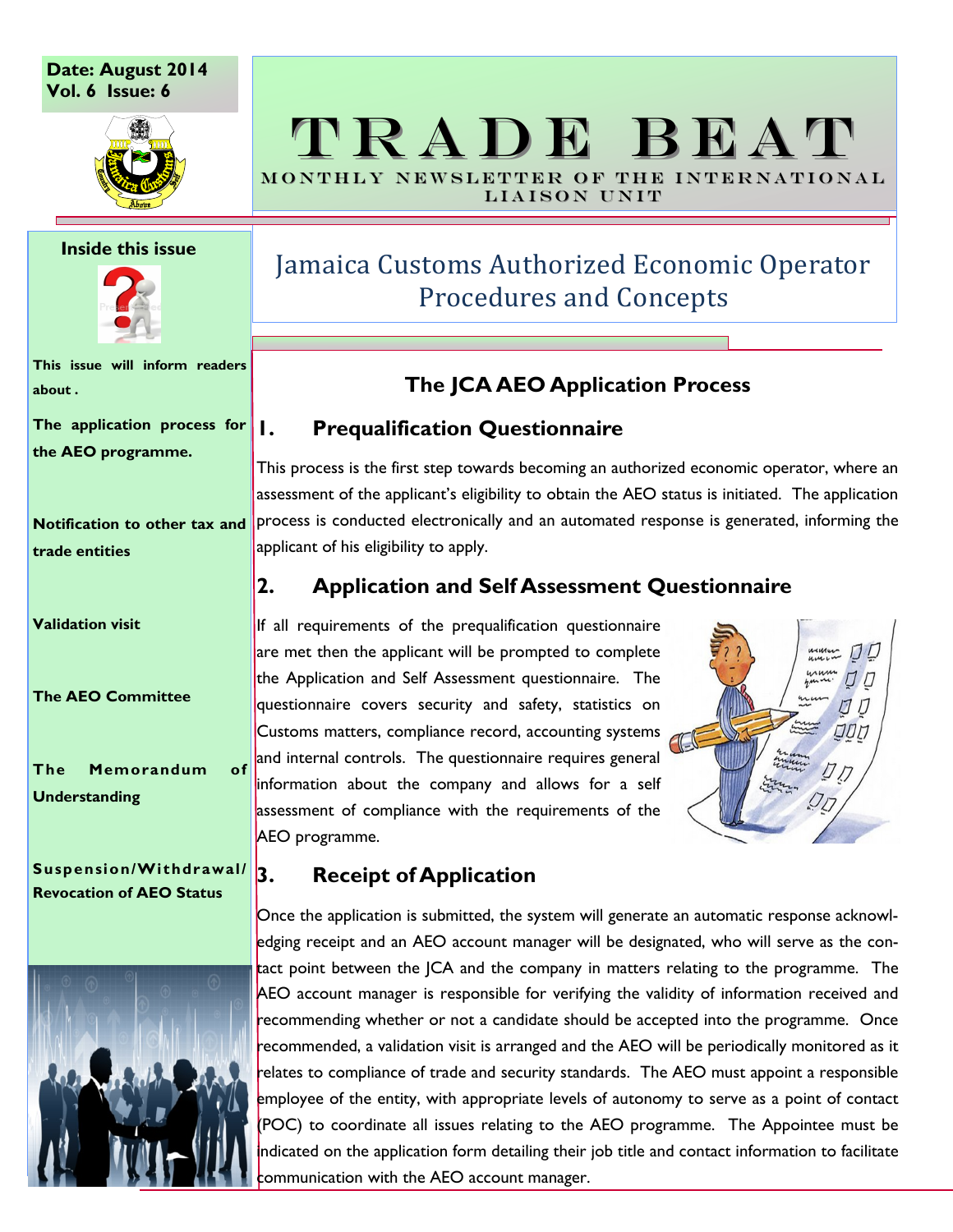### **4. Review and analysis of application**

Within 5 days of receipt of an AEO application, the assigned manager will do a risk assessment of the last 12 months preceding the application date by examining:

- The applicants Customs declaration (including an analysis of the type of commodities and the associated risks)
- The applicant's contribution to the revenue
- Their choice of Customs brokers
- The applicant's history of amendments
- The applicants breach history  $\bullet$
- Customs penalties
- Customs penalty appeals
- Other issues such as changes in classification or value of the applicants goods
- Additional information received from the Risk Management Unit (RMU) within 10 days of the Account Managers request in writing

#### **Additional Checks:**

- Prior criminal violations resulting in a legal conviction in the past 5 years
- Compliance with the Customs Law, cooperation with Customs to perform post release audits of applicants records, papers, registers, documents, and instruments related to Customs operations within a period of up to three years after release of the goods
- Evidence of steps taken to resolve and/or address the Customs administrations violations



#### **Notification to Trade & Tax Entities**

All government agencies involved in international trade and constituting the Public Sector Inter-Institutional Committee (PSIIC) as well as Tax Administration Jamaica (TAJ) will receive in writing, a notification from the AEO account manager of an applicant's interest in joining the programme within 5 days of receiving the application. If the applicant has a parent company or associated companies in countries other than Jamaica, the JCA will consult and collaborate with the Customs Administrations of these countries to gather information on the applicant. Through the collabora-

tive efforts of the trade regulating agencies of the Government of Jamaica, the PSIIC represents a platform of experts who advise on trade related AEO and was formed to ensure the efficient coordination of the AEO programme. The agencies are given 10 calendar days to respond to the notification indicating any objections to the applicant's status being accorded. If prejudicial information on a specific application is found, then the applicant will be made aware in writing by the AEO account manager who would generate a risk assessment report based on the findings.

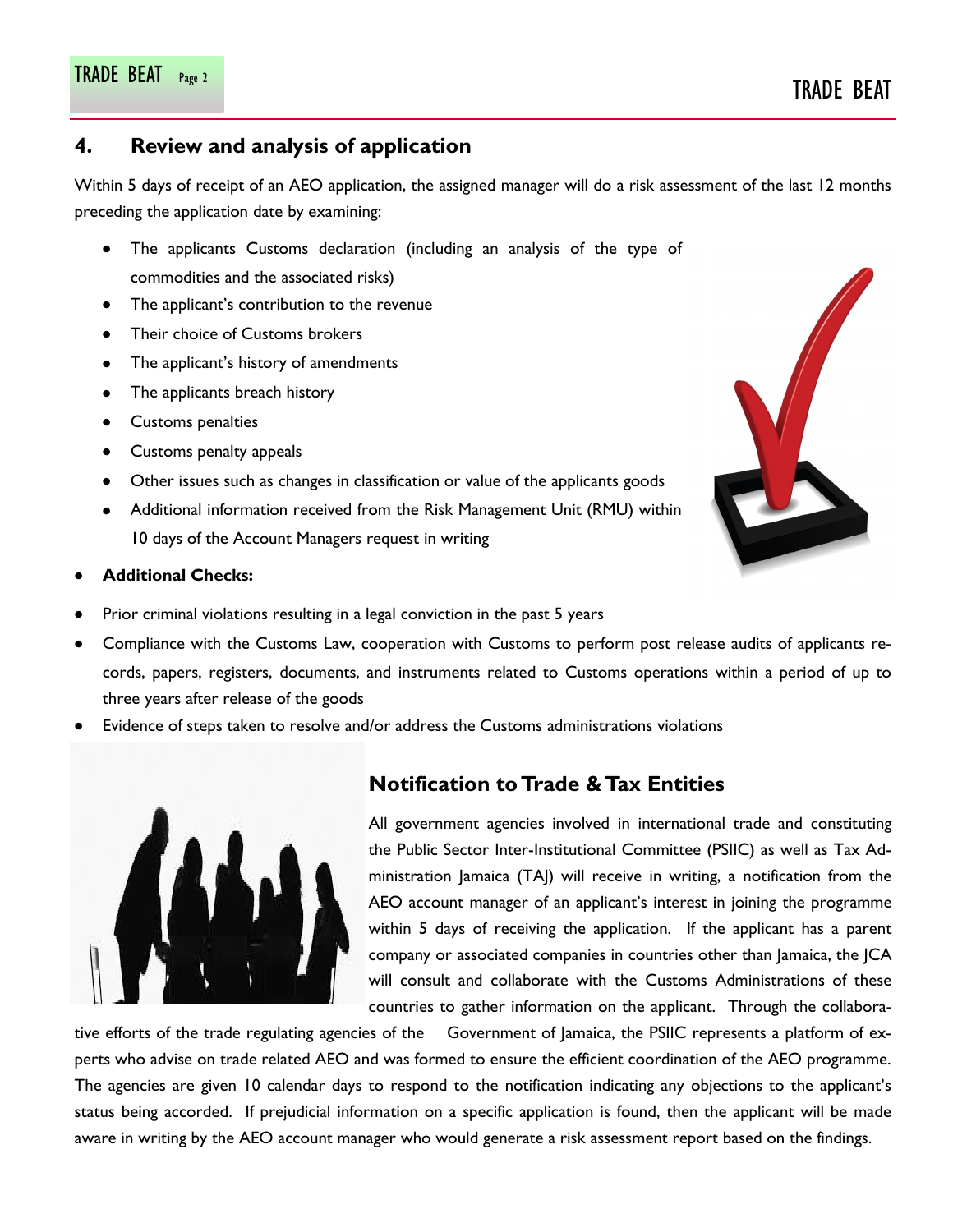#### **5. Validation Visit**

The validation visit is set in consultation with the potential AEO to ensure that the basic security requirements of the programme are met and will capture information relating to the WCO criteria for AEO entities. The purpose of the validation visit is to ensure that the trade and security profile of the potential AEO corresponds with their trade compliance and supply chain security measures and that recommendations by their account managers have been implemented and are being followed.



The Validation visit is conducted on the premises of the potential AEO and examines documented procedures as well as evidence of implementation of the specific business processes being assessed. The company's procedures and policies with regard to risk assessment, business partners, conveyance security inspection, physical access controls, physical security, personnel security, procedural security, security awareness training and information technology, are examined and assessed to determine and

validate compliance. If the security and trade compliance criteria have been fully met with supporting evidence through the validation exercise, the account manager will generate a report to submit to the AEO committee

recommending the entity for approval of AEO status. However if deficiencies are identified, recommendations will be made where the applicant is informed in writing and has up to 90 days to take corrective measures in line with the required standards. If AEO status is denied, a validation report will be sent to the applicant stating the reason for denial and conveying their right to appeal.

# **The AEO Committee**

The applicant's case for admission is presented to the AEO Committee by the AEO manager to determine the applicant's acceptance or denial to the AEO programme. The Manager then briefs the Committee as to why the recommendation was made and a final decision is taken by the Committee that formally accepts or rejects the application. If approval is granted by the AEO committee, the applicant will be informed in writing by the Commissioner of Customs of the acceptance to the Programme at which point a Memorandum of Understanding should be completed and signed.

# **AEO status will not be accorded when:**

The Applicant does not have

- a history of actively importing into Jamaica and does not have a history of active importation for at least 2 years prior to application
- The Applicant is not a registered Importer
- The Applicant is a Broker
- The Applicant is a Carrier or Freight Forwarder
- The Applicant is a Courier/ express Company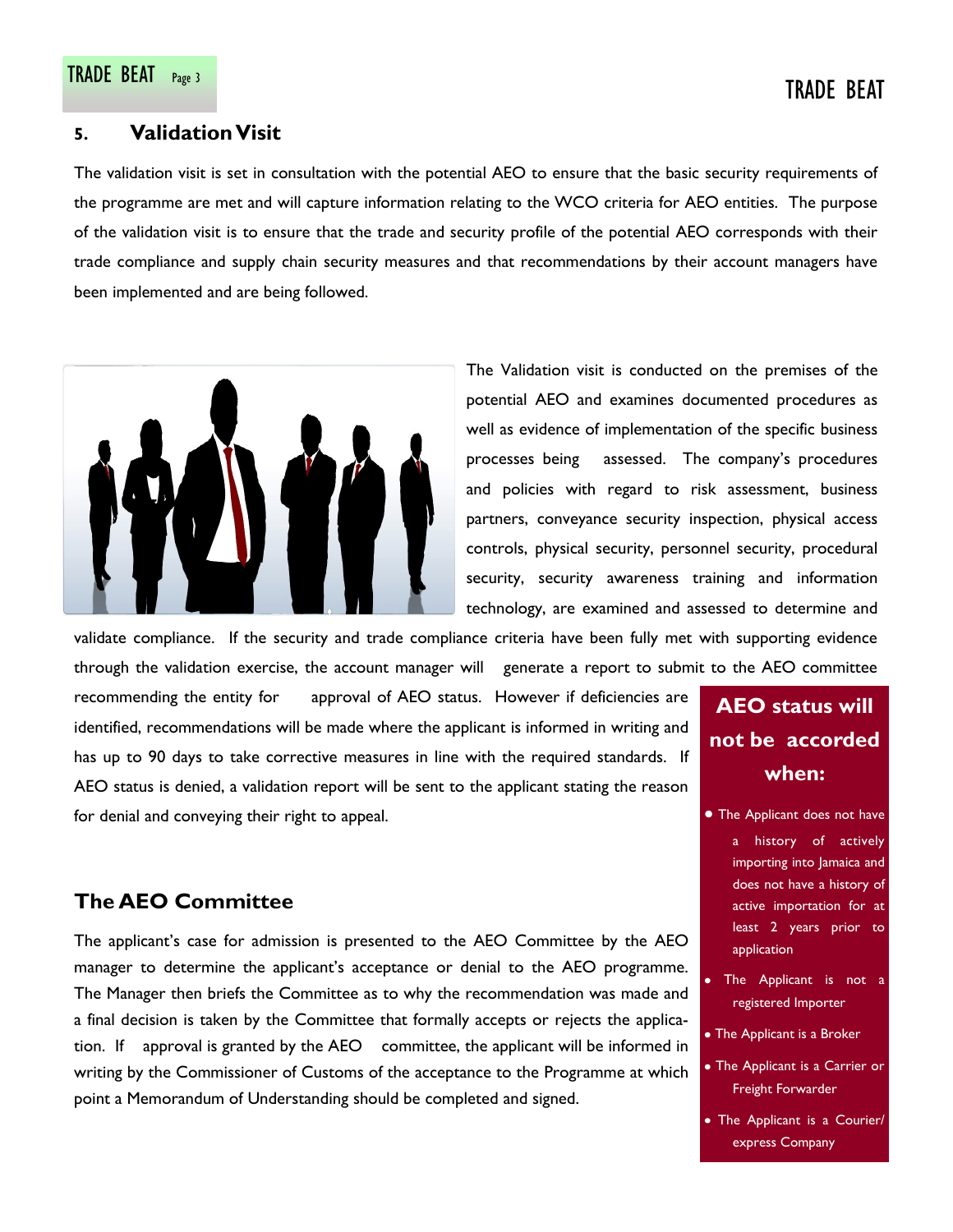## **Memorandum of Understanding (MOU)**

The MOU outlines the modus operandi between the potential AEO and the JCA and must be signed in order for benefits to accrue. Failure to sign the MOU within 30 calendar days of the official notification will result in a withdrawal of the AEO status. The MOU must be signed by the owner, senior director or partner of the organization and must be certified by a Justice of the Peace (JP), prior to submitting the MOU to the JCA. The original MOU must be submitted for signing by the JCA Commissioner and a copy returned to the AEO.



## **The MOU outlines the terms and conditions under which both parties will abide and includes**:

- 1. Declaring accurate values
- 2. Securing business premises
- 3. Compliance with revenue payments
- 4. Compliance with all governmental agencies
- 5. Providing documents to customs and access to premises when required
- 6. Strategic Alliances with Customs
- 7. Declaring excess goods and paying the difference
- 8. Accepting liability for short-shipped goods

#### **Suspension/Withdrawal/Revocation of AEO Status**

If there are any contraventions to the principles set forth in the national AEO programme, then all privileges granted may be suspended, withdrawn or revoked by the JCA Commissioner. Suspension of AEO privileges can range for a period of three to six months dependent on the severity of the offense. An AEO may be suspended inter alia, if a breach of any conditions specified in the MOU is committed. Revocation of the status indicates that the AEO will be removed from the programme indefinitely. Revocation may occur if the AEO status was obtained by unfair means such as deceit, threats or bribery of a public officer. If an AEO is withdrawn from the programme, this means that they will be removed from the programme with an option to reapply at the end of one year, subject to final approval by the AEO Committee. An AEO certificate may be withdrawn in cases such as a change in policy by the JCA, as it relates to the importation or exportation of certain items, disruptions in any particular industry which may raise concerns for goods leaving or entering the country and where an operator requests that a certificate be suspended and the necessary steps have not been taken to have the suspension lifted within the agreed time .

## **Private Sector Association (PSA)**

The PSA represents the interests of AEOs through a single unified body where effective consultation and communication can be established with the JCA. The PSA along with the PSIIC and the AEO committee meets biannually to exchange non-classified information and take decisions geared towards the continuous improvement of the Programme for all stakeholders.